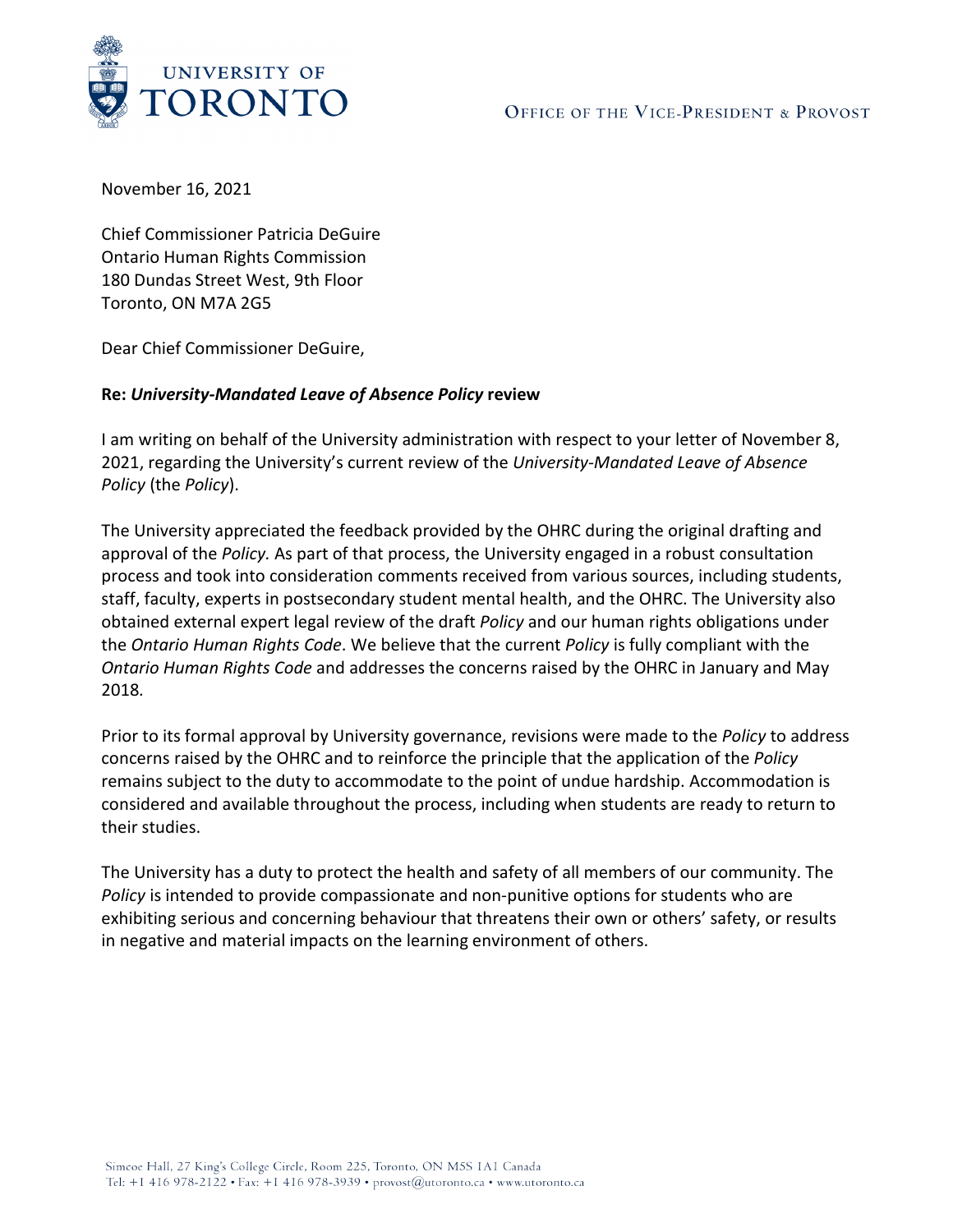Although the *Policy* is deployed rarely<sup>1</sup>, it provides important protections for students – including facilitating the provision of services and supports to enhance opportunities for affected students to be successful in their university education. When the *Policy* is invoked, students' access to essential supports is not restricted. Rather, the student is assigned a Case Manager and a Student Support Team is established to ensure that the student is fully supported in accessing services and supports, both internal and external to the University, that are appropriate to their individual circumstances. To this end, the University has arranged for tuition refunds, ongoing access to health and wellness services, continuation of health and dental benefits through respective student societies, temporary and long-term housing, and arrangements to maintain academic progress to support students going through this leave process. All Student Support Teams have included a licensed Psychiatrist with expertise in postsecondary student mental health. The University Ombudsperson has reviewed the handling of the cases where the *Policy* has been deployed and has confirmed that they have been handled fairly, with strict adherence to the *Policy*, as well as with compassion<sup>2</sup>.

Outside of the *Policy,* several academic divisions across the University have established voluntary leave policies for international students, providing them an opportunity to take a temporary leave from their studies without compromising their student visas.

The University is committed to the principles of equity and inclusion as foundational values which underpin all of our policies and practices. We recognize the need to ensure that students who identify with multiple intersecting protected grounds under the Ontario Human Rights Code are not adversely impacted by the application of the *Policy.* Due to the small number of students who have been placed on a leave under the *Policy*, we have been unable to release demographic information without the risk of identification. However, as the *Policy* enters its fourth year of existence, we anticipate that we will be able to provide aggregate demographic data moving forward. Since accommodations and consideration under the *Policy* are all approached on an individual basis reflecting the circumstances of the student, intersectional issues can be identified and addressed on a case-by-case basis.

The University is aware that some students and community members continue to have questions and concerns about the scope and application of the *Policy*. As you have noted in your letter, in February 2021, the University launched a review in accordance with paragraph 79 of the *Policy*, which states that "The Provost undertakes to review the policy in the third academic year of its operation, and to report to the Governing Council about that review." The Reviewers were

<span id="page-1-0"></span>

|                                       | 2018-19 | 2019-20 | 2020-21 | <b>Total</b> |
|---------------------------------------|---------|---------|---------|--------------|
| University-Mandated Leaves of Absence |         |         |         |              |
| <b>Voluntary Leaves</b>               |         |         |         |              |
| <b>Totals</b>                         |         |         |         | 13           |

<span id="page-1-1"></span>Annual Report on the *University-Mandated Leave of Absence Policy* - [2018-2019,](https://governingcouncil.utoronto.ca/sites/default/files/agenda-items/20191113_UAB_04_0.pdf) [2019-2020,](https://governingcouncil.utoronto.ca/system/files/agenda-items/20201124_UAB_4i_1.pdf) [2020-2021](https://governingcouncil.utoronto.ca/system/files/agenda-items/20211123_UAB_06i.pdf) Total student enrolment for the University of Toronto for Fall. 2020-2021 was 95,055. <sup>2</sup> [University of Toronto Office of the Ombudsperson 2019-2020 Annual Report](https://governingcouncil.utoronto.ca/system/files/2020-12/2019-20%20U%20of%20T%20Ombudsperson%20Annual%20Report.pdf)

1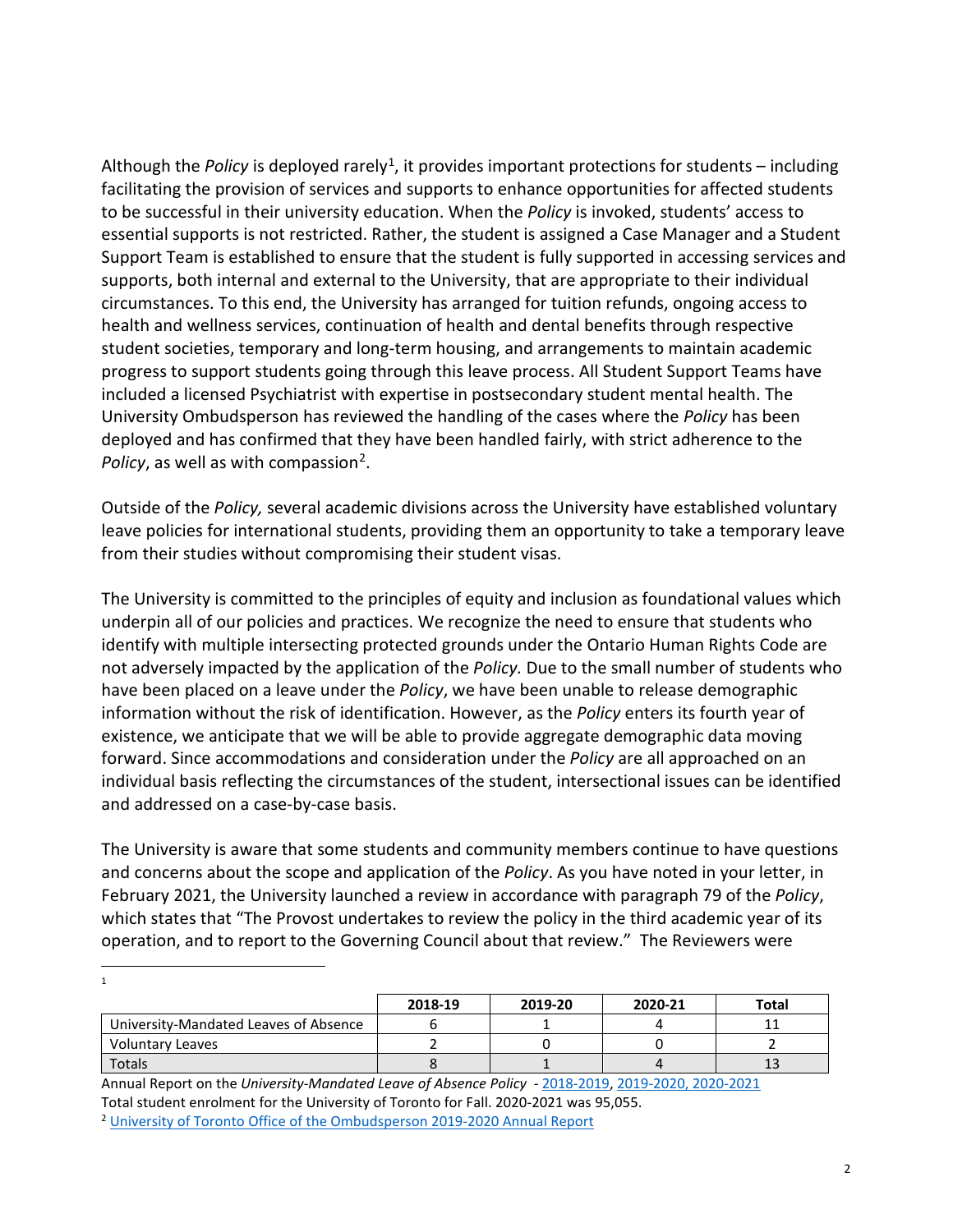carefully selected for their demonstrated commitment to student engagement, support, and inclusion; their deep knowledge of the complex structure of the University of Toronto; and their current positions which are external to the development or implementation of the *Policy*.

The scope of the review, as outlined on the online consultation website<sup>3</sup>, includes:

- Analysis of the intended purpose of the *Policy* and the extent to which the *Policy* and its application to date align with that purpose.
- Review of the definition of terms for clarity and consistency.
- Assessment of the steps outlined for invoking the *Policy* for clarity, consistency, and the extent to which they align with the compassionate intent of the *Policy*.
- Consideration of the extent to which the *Policy* is understood by students, staff, and faculty across the University.
- Consideration of any unintended outcomes of the *Policy*.
- Evaluation of the annual reporting and periodic review requirements.

The Reviewers are engaging in a robust consultation process designed to gather input from students, staff, and faculty across the three campuses. To date, the consultation process has included:

- Four virtual town halls that were open to all members of the University community.
- Individual meetings with the five student unions that represent all students at U of T, in addition to several other student organizations.
- Five student-led consultation sessions hosted by the Student Life Innovation Hub.
- Review of data related to the *Policy* previously collected by the Student Life Innovation Hub through consultations that took place as part of the 2019 *Presidential and Provostial Task Force on Student Mental Health*.
- Meetings with staff and faculty across all three campuses, including counselors, physicians, crisis response staff, equity officers, Deans of Students, Registrars, Academic Deans, Principals, mental health experts, and other senior administrators.
- Consultation with the University Ombudsperson.
- An online consultation form, which has been available through the consultation website to all members of the University of Toronto community since the launch of the review, and will remain open until November 30, 2021.

The Reviewers considered research and other materials related to university and college leaves of absence and mental health. They also attended workshops on this issue sponsored by Active Minds, a US non-profit organization "supporting mental health awareness and education for young adults." We also note that some student organizations/unions submitted their own recommendations to the Reviewers as part of the consultation process.

<span id="page-2-0"></span><sup>3</sup> <https://consultations.students.utoronto.ca/review-of-the-university-mandated-leave-of-absence-policy/>